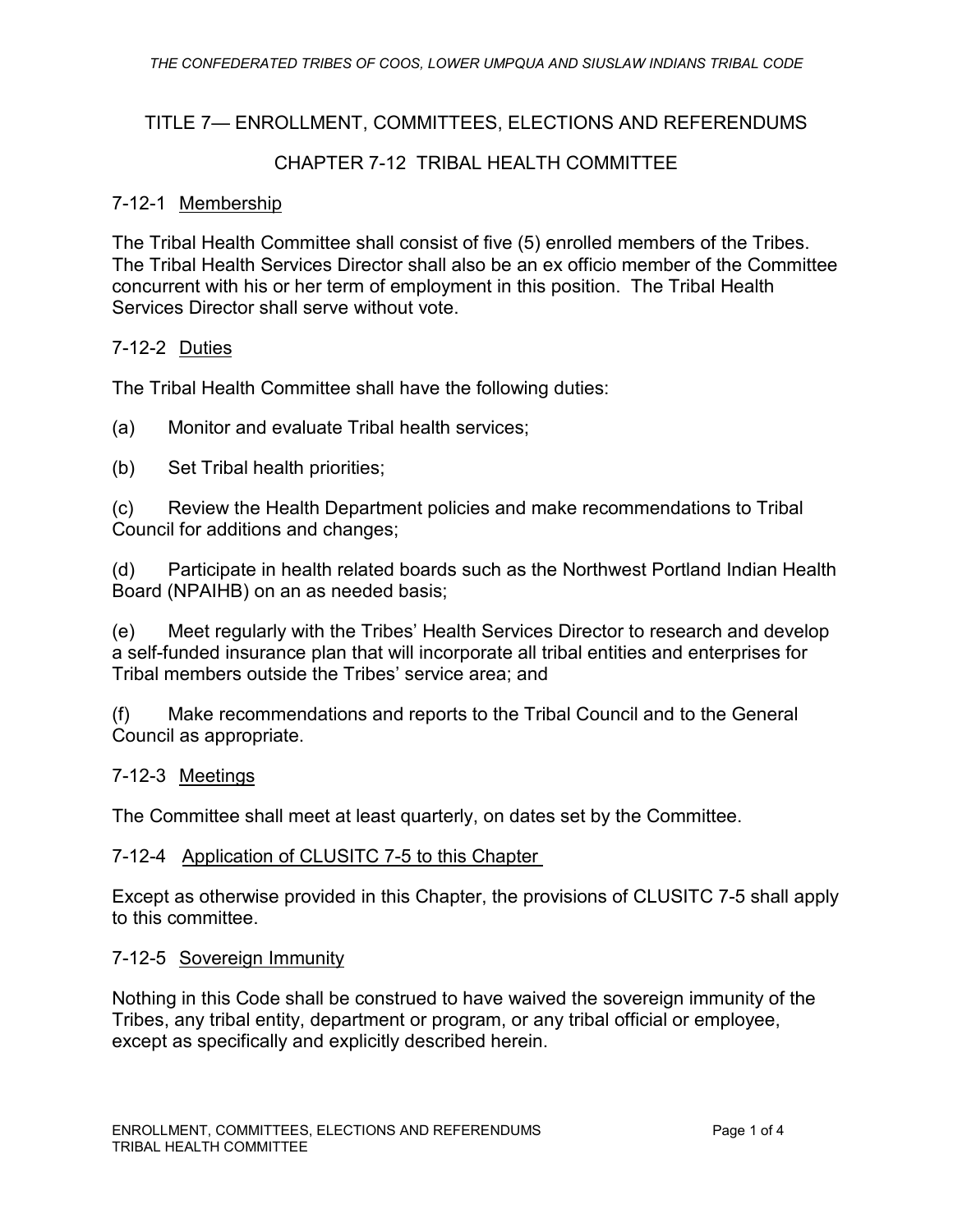## 7-12-6 Severability

If a court of competent jurisdiction finds any provision of this code to be invalid or illegal under applicable federal or Tribal law, such provision shall be severed from this code and the remainder of this code shall remain in full force and effect.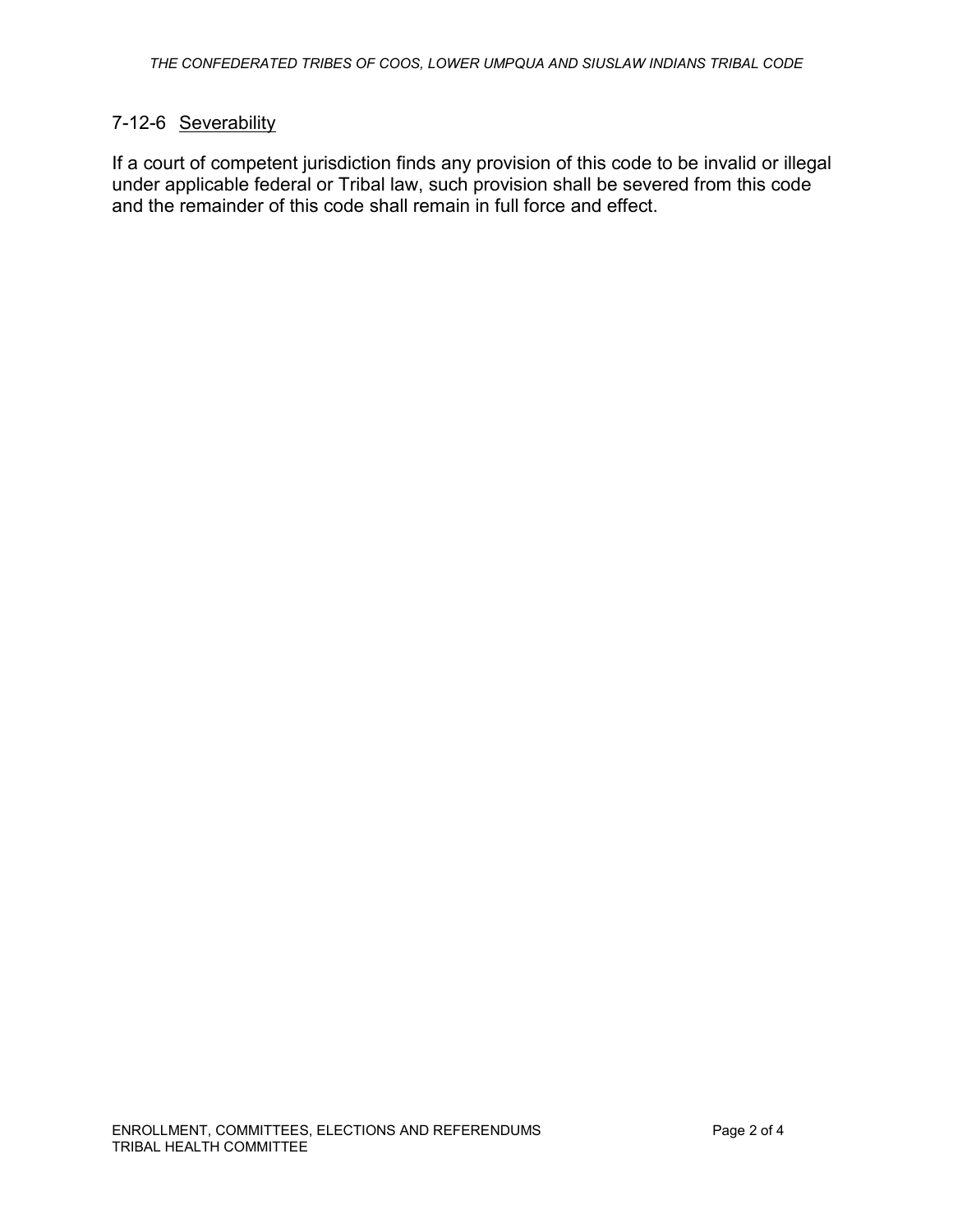# APPENDIX A

# LEGISLATIVE HISTORY AND EDITORIAL CHANGES